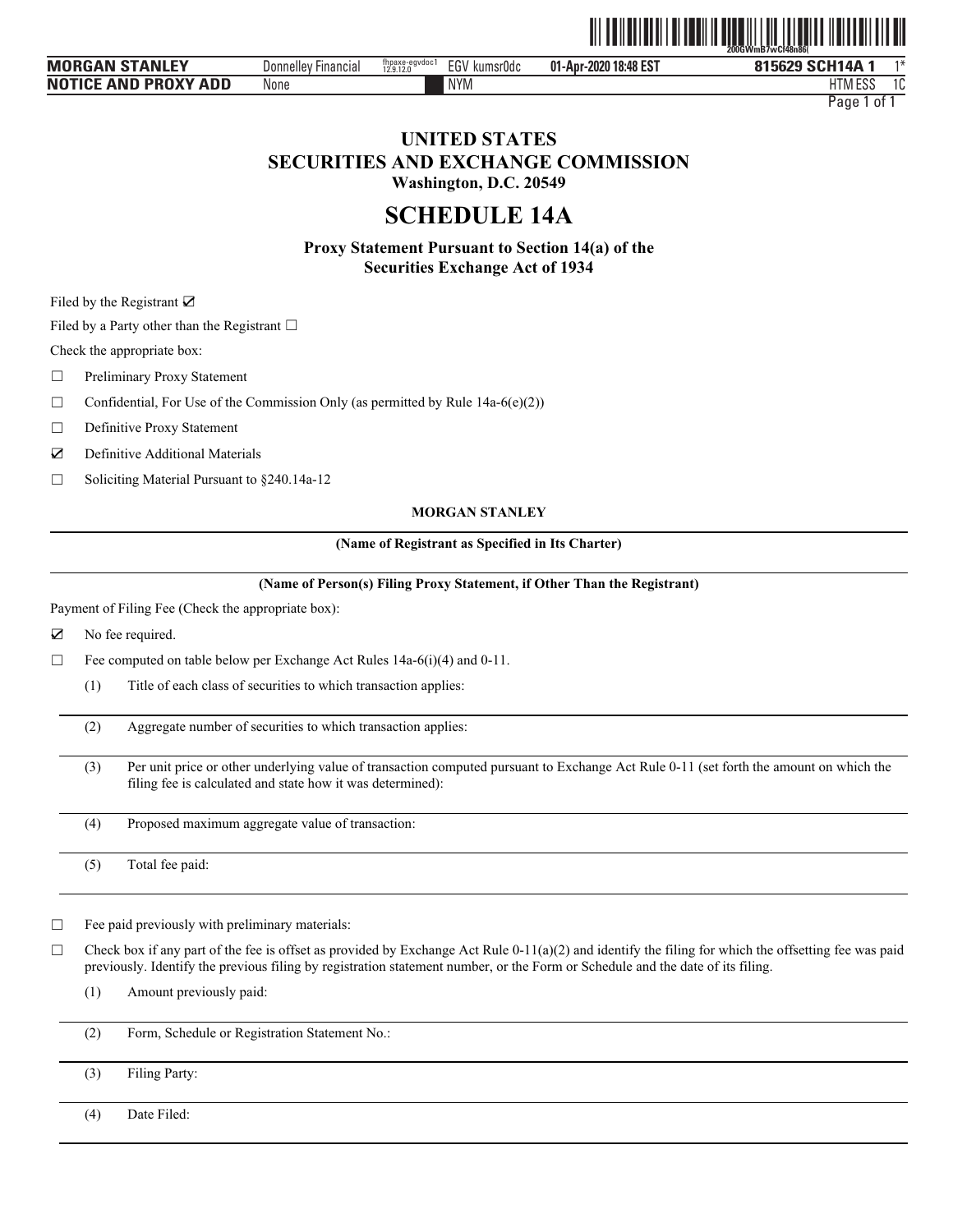|                             |                                       |                                               |                       | 200GWmB7wCflpDBB=                            |                         |     |
|-----------------------------|---------------------------------------|-----------------------------------------------|-----------------------|----------------------------------------------|-------------------------|-----|
| <b>MORGAN STANLEY</b>       | $- \cdot$<br>Donnelley<br>' Financial | VDI-W7-PFD-0354<br>EGV<br>ARUMK0TV<br>3.0.644 | 01-Apr-2020 20:52 EST |                                              | $-$ TV $\sim$<br>815629 | ົາ* |
| <b>NOTICE AND PROXY ADD</b> |                                       | <b>NYM</b>                                    |                       | exhibit99-exhibit99-<br>exhibit99-exhibit99- | IITF<br>DW              | 0C  |

Page 1 of 4

# \*\*\* Exercise Your Right to Vote \*\*\* Important Notice Regarding the Availability of Proxy Materials for the Shareholder Meeting to Be Held on May 21, 2020.

### **MORGAN STANLEY**

Morgan Stanley

MORGAN STANLEY CIO BROADRIDGE

**PO BOX 1342** BRENTWOOD, NY 11717

#### **Meeting Information**

<u> All an Ilai Ialah Lal Tanil II atau 111 Juli 1111 Ilain 1111 Ilain Delandi</u>

**Annual Meeting Meeting Type:** For holders as of: March 23, 2020 Date: May 21, 2020 Time: 10:00 a.m., local time Location: 2000 Westchester Avenue Purchase, New York 10577

You are receiving this communication because you hold shares in the company named above.

This is not a ballot. You cannot use this notice to vote these shares. This communication presents only an overview of the more complete proxy materials that are available to you on the Internet. You may view the proxy materials online at www.proxyvote.com, scan the QR Barcode on the reverse side, or easily request a paper copy (see reverse side).

We encourage you to access and review all of the important information contained in the proxy materials before voting.

See the reverse side of this notice to obtain proxy materials and voting instructions.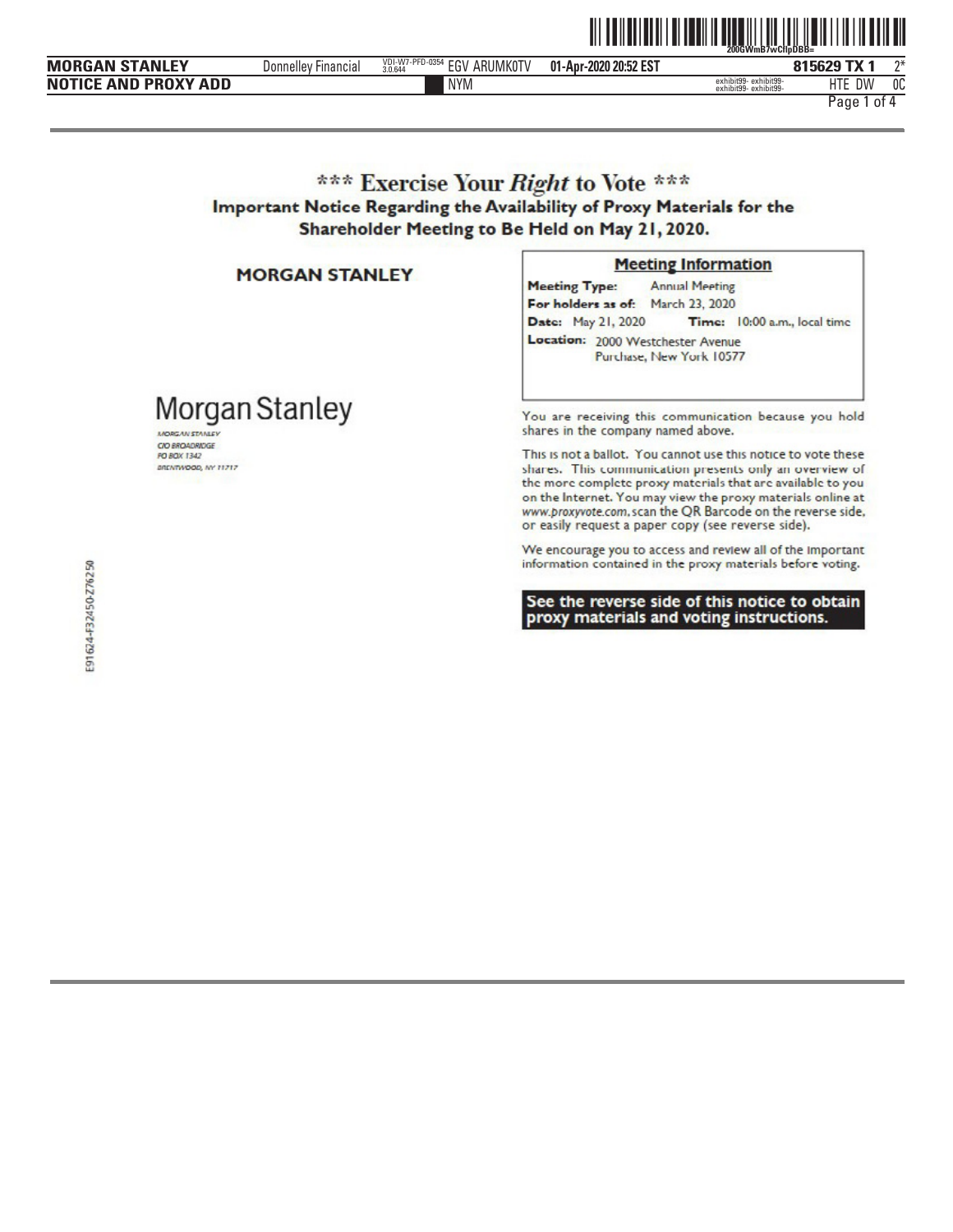| <b>MORGAN STANLEY</b>       | <b>Donnelley Financial</b> | VDI-W7-PFD-0354<br><b>EGV ARUMKOTV</b><br>3.0.644 | 01-Apr-2020 20:52 EST |                                              | 815629 TX 1 | ን* |  |
|-----------------------------|----------------------------|---------------------------------------------------|-----------------------|----------------------------------------------|-------------|----|--|
| <b>NOTICE AND PROXY ADD</b> |                            | <b>NYM</b>                                        |                       | exhibit99-exhibit99-<br>exhibit99-exhibit99- | HTE DW      | 0C |  |
|                             |                            |                                                   |                       |                                              | Page 2 of 4 |    |  |
|                             |                            |                                                   |                       |                                              |             |    |  |
|                             |                            |                                                   |                       |                                              |             |    |  |
| <b>Before You Vote</b>      |                            |                                                   |                       |                                              |             |    |  |

**How to Access the Proxy Materials** 

Proxy Materials Available to VIEW or RECEIVE:

**PROXY STATEMENT** ANNUAL REPORT ON FORM 10-K SHAREHOLDER LETTER **How to View Online:** 

Have the information that is printed in the box marked by the arrow -> XXXX XXXX XXXX XXXX (located on the following page) and visit: www.proxyvote.com, or scan the QR Barcode below.

## How to Request and Receive a PAPER or E-MAIL Copy:

If you want to receive a paper or e-mail copy of these documents, you must request one. There is NO charge for requesting a copy. Please choose one of the following methods to make your request:

- 1) BY INTERNET: www.proxyvote.com<br>2) BY TELEPHONE: 1-000-579-1639
	-
- 3) BY E-MAIL\*: sendmaterial@proxyvote.com

\* If requesting materials by e mail, please send a blank e mail with the information that is printed in the box marked by the arrow > XXXX XXXX XXXX XXXX (located on the following page) in the subject line.

Requests, instructions and other inquiries sent to this e mail address will NOT be forwarded to your investment advisor.

Please make the request as instructed above on or before May 7. 2020 to facilitate timely delivery.

# **How To Vote**

Please Choose One of the Following Voting Methods



<u> All an Ilalia all an ann an ann an 111 an 111 an Aonaichte an 111 an 121 an 121 an 121 an 121 an 121 an 121 an </u>

Vote In Person: Many shareholder meetings have attendance requirements including, but not limited to, the possession of an attendance ticket issued by the entity holding the meeting. Please check the meeting materials for any special requirements for meeting attendance<br>At the meeting, you will need to request a ballot to vote these shares.

Vote By Internet: Go to www.proxyvate.com or from a smartphone, scan the QR Barcode above. Have the information that is printed in the box marked by the arrow -> XXXX XXXX XXXX XXXX (located on the following page) available and follow the instructions.

Vote By Mail: You can vote by mail by requesting a paper copy of the materials, which will include a proxy card.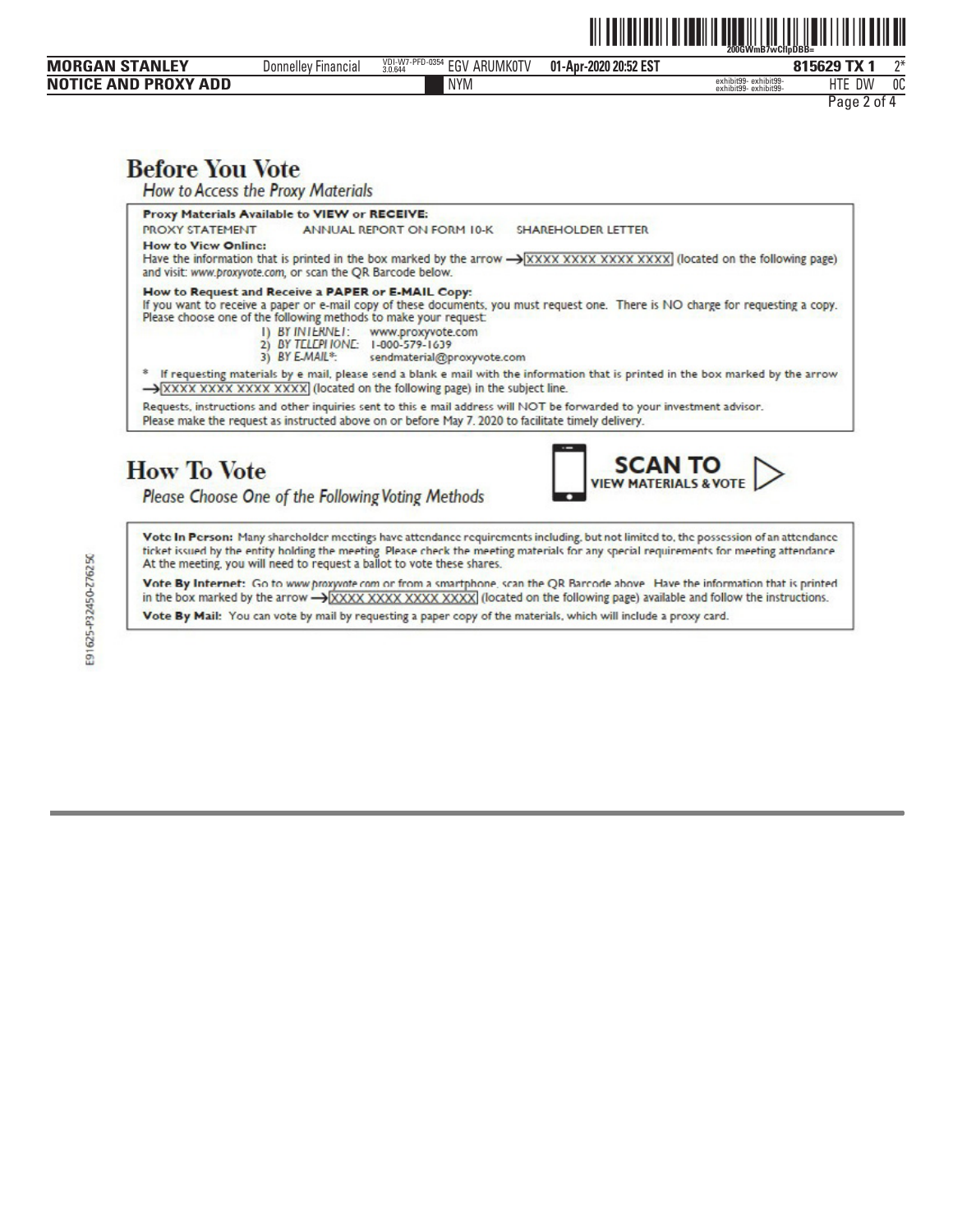|               |                                                                              | <b>MORGAN STANLEY</b>                                   | <b>Donnelley Financial</b> | VDI-W7-PFD-0354<br>3.0.644 | <b>EGV ARUMK0TV</b>  | 01-Apr-2020 20:52 EST                                                                                                        |                                               | 815629 TX 1 | $2^*$ |
|---------------|------------------------------------------------------------------------------|---------------------------------------------------------|----------------------------|----------------------------|----------------------|------------------------------------------------------------------------------------------------------------------------------|-----------------------------------------------|-------------|-------|
|               |                                                                              | <b>NOTICE AND PROXY ADD</b>                             |                            | <b>NYM</b>                 |                      |                                                                                                                              | exhibit99-exhibit99-<br>exhibit99- exhibit99- | HTE DW      | 0C    |
|               |                                                                              | <b>Voting Items</b>                                     |                            |                            |                      |                                                                                                                              |                                               | Page 3 of 4 |       |
|               | Morgan Stanley's Board recommends a vote<br>"FOR" the nominees listed below: |                                                         |                            |                            | "FOR" Proposals 2-3: | Morgan Stanley's Board recommends a vote                                                                                     |                                               |             |       |
| 1.            | 1a.                                                                          | <b>Election of Directors</b><br><b>Elizabeth Corley</b> |                            | 2.<br>3.                   |                      | To ratify the appointment of Deloitte & Touche<br>LLP as independent auditor<br>To approve the compensation of executives as |                                               |             |       |
|               | 1 <sub>b</sub><br>1c.                                                        | <b>Allstair Darling</b><br><b>Thomas H. Glocer</b>      |                            |                            | advisory vote)       | disclosed in the proxy statement (non binding                                                                                |                                               |             |       |
|               | 1d.                                                                          | James P. Gorman                                         |                            |                            |                      |                                                                                                                              |                                               |             |       |
|               | 1e.                                                                          | <b>Robert H. Herz</b>                                   |                            |                            |                      |                                                                                                                              |                                               |             |       |
|               | 1f.                                                                          | Nobuyuki Hirano                                         |                            |                            |                      |                                                                                                                              |                                               |             |       |
|               | 1q.                                                                          | Stephen J. Luczo                                        |                            |                            |                      |                                                                                                                              |                                               |             |       |
|               | 1 <sub>h</sub>                                                               | Jami Miscik                                             |                            |                            |                      |                                                                                                                              |                                               |             |       |
|               | 1i.                                                                          | <b>Dennis M. Nally</b>                                  |                            |                            |                      |                                                                                                                              |                                               |             |       |
|               | 1i.                                                                          | Takeshi Ogasawara                                       |                            |                            |                      |                                                                                                                              |                                               |             |       |
|               | 1k.                                                                          | Hutham S. Olayan                                        |                            |                            |                      |                                                                                                                              |                                               |             |       |
|               | 11.                                                                          | Mary L. Schapiro                                        |                            |                            |                      |                                                                                                                              |                                               |             |       |
| P32450-Z76250 |                                                                              | 1m. Perry M. Traquina                                   |                            |                            |                      |                                                                                                                              |                                               |             |       |
|               |                                                                              | 1n. Rayford Wilkins, Jr.                                |                            |                            |                      |                                                                                                                              |                                               |             |       |

E91626-P32